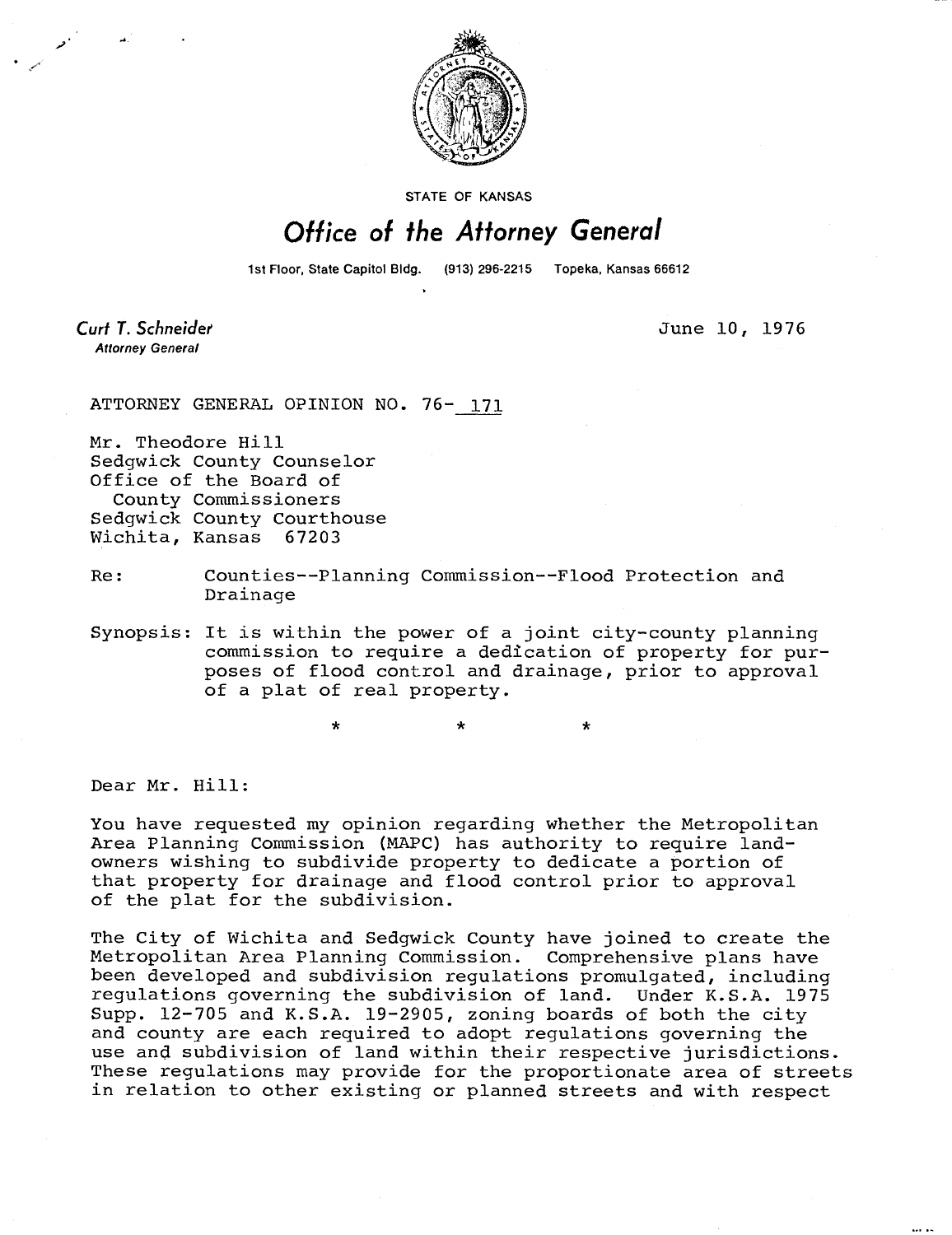Mr. Theodore Hill Page Two June 10, 1976

to adequate and convenient open spaces for traffic, utilities, access for fire-fighting apparatus, recreation, light and air or the avoidance of congestion of population, including minimum width and area of lot and minimum ground for area for residences; and such regulations may also provide for the minimum standards and requirements for adequate drainage, flood protection and floodplain regulations and the location and paving of sidewalks, streets, or other public ways which are or may be required by the board to be included in any plat, replat or dedication or deed of dedication for public use which may be presented for approval. In Sedgwick County and the City of Wichita, the board referred to is the Metropolitan Area Planning Commission. In addition to the requirements to be met for the Metropolitan Area Planning Commission, plats must also be considered by the County Commission in the event the area under consideration is not within the corporate limits of the city. K.S.A. 19-2905 requires that no plat or replat or dedication or deed of a street or a public way shall be filed with the Register of Deeds as provided by law until such plat or replat or dedication or deed shall have endorsed thereon, approval by the zoning board of the Board of County Commissioners, and the Wichita City Commission may have jurisdiction in which case approval of both governing bodies is necessary. The Metropolitan Area Planning Commission is given subdivision jurisdiction within the City of Wichita and the unincorporated area within three miles thereof and/or such other unincorporated areas as may be determined appropriate by the Board of County Commissioners of Sedgwick County.

In this regard, K.S.A. 12-705 provides in pertinent part:

"No such regulations or changes or amendments thereto adopted by a city planning commission shall become effective unless and until the same has been submitted to and approved by the governing body of the city and no such regulations or changes or amendments thereto adopted by a joint committee as hereinafter provided, shall become effective unless and until the same has been submitted to and approved by both the board of county commissioners and the governing body of the city. Such regulations may provide for the harmonious development of the community, including the proper location and width of streets, and for building lines, open spaces, safety and recreational facilities, flood protection and floodplain regulations and for the avoidance of congestion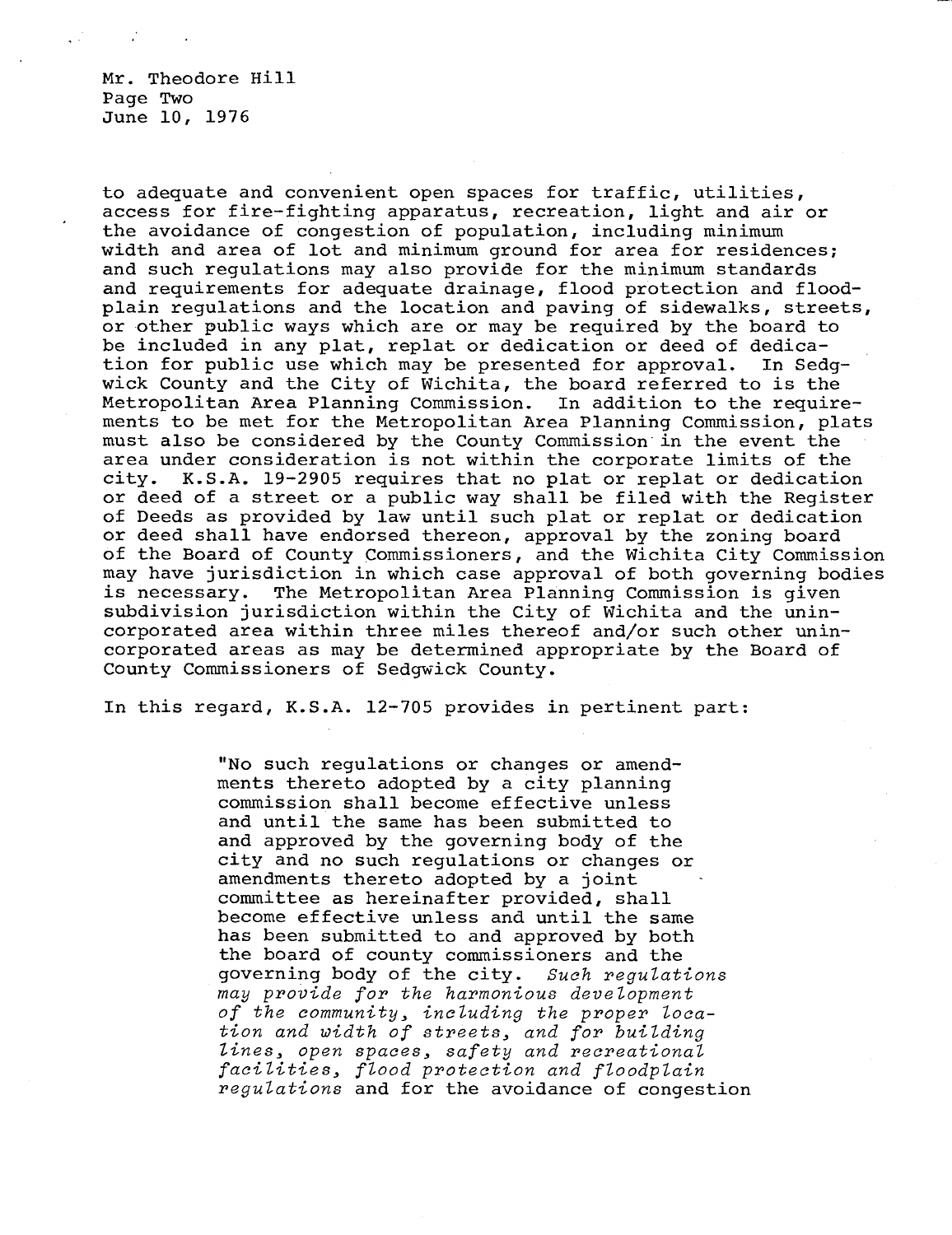Mr. Theodore Hill Page Three June 10, 1976

> of population, including minimum width, depth and area of lots and compatibility of design." [Emphasis supplied.]

## K.S.A. 19-2905 further provides:

"Before exercising the powers referred to above, the zoning board shall adopt regulations governing the subdivision and use of land within its jurisdiction. Such regulations may provide for the proportionate area of streets in relation to other existing or planned streets with respect to adequate and convenient open spaces for traffic, utilities, access for fire-fighting apparatus, recreation, light and air and for the avoidance of congestion of population, including minimum width and area of lots and minimum ground floor area of residences; and such regulations may also provide for minimum standards and requirements for adequate drainage, flood protection and floodplan regulations and the location and paving of sidewalks, streets or public ways which are or may be required by the board to be included in any plat or replat or dedication or deed of dedication for public use which may be presented for approval." [Emphasis supplied.]

## K.S.A. 19-2918 states:

"The planning board may adopt regulations governing the subdivision of land within that portion of the unincorporated area of the county, and the incorporated area of any city upon the written request by resolution of the governing body of such city, when the same shall have been designated by resolution of the board of county commissioners for that purpose. No such regulations or changes or amendments thereto adopted by a county planning board shall become effective unless and until the same has been submitted to and approved by the board of county commissioners and no such regulations or changes or amendments thereto adopted by a joint committee as hereinafter provided shall become effective unless and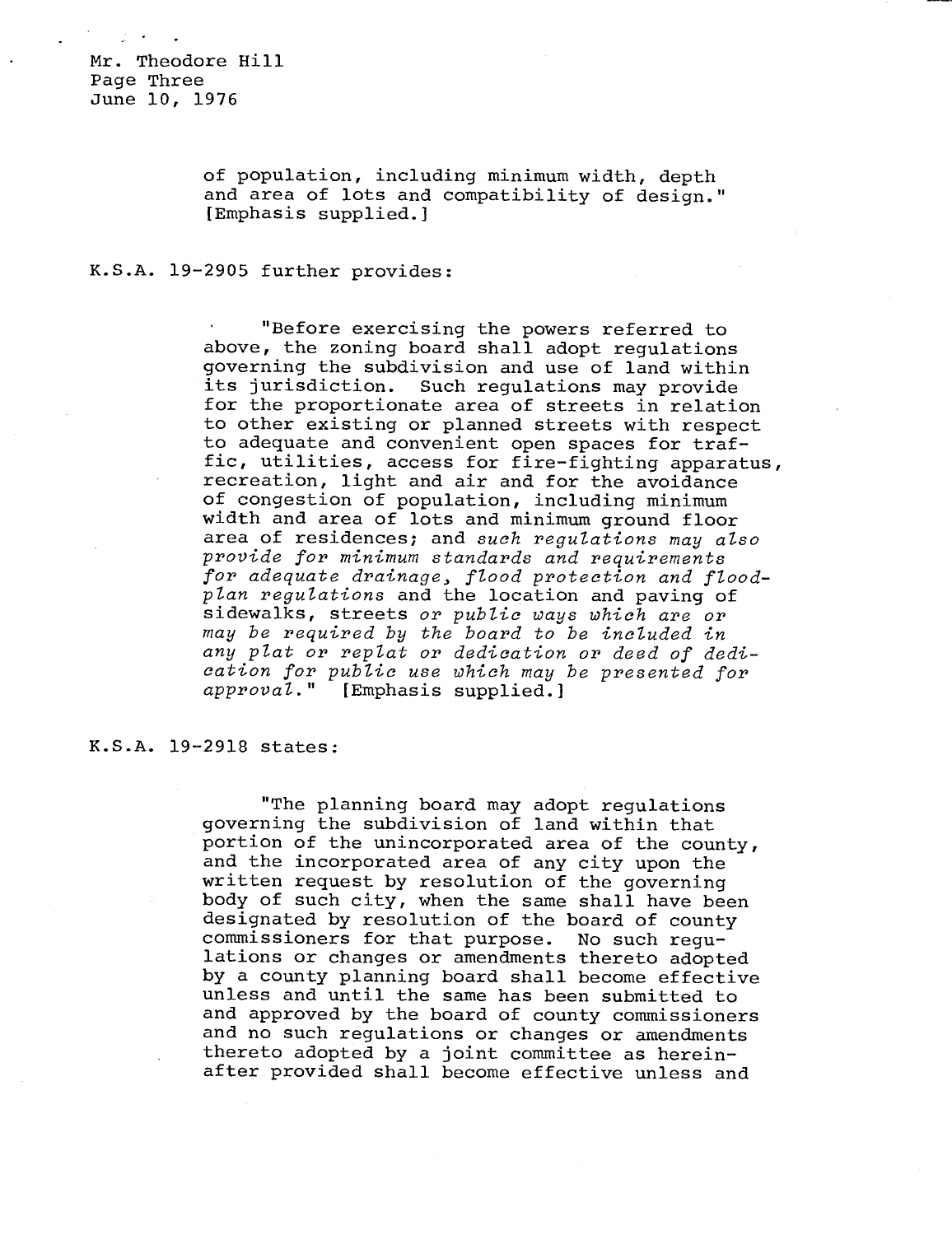Mr. Theodore Hill Page Four June 10, 1976

> until the same has been submitted to and approved by both the board of county commissioners and the governing body of the city. Such regulations may provide for the location and width of streets, building lines, open spaces for traffic, utilities, access for fire-fighting apparatus, recreation, light, and air, for the avoidance of congestion of population, including minimum width and area of lots and for flood protection and floodplain regulations. Such regulations may also, as a condition to the approval of any plat, require and fix the extent to which and the manner in which streets shall be graded and improved, and water, sewers, drainage and other utility services and public improvements shall be provided, to protect public health and general welfare." [Emphasis supplied.]

The creation of the Metropolitan Area Planning Commission is permissible under K.S.A. 1975 Supp. 12-716 which authorizes two or more cities or counties of this state having adjoining planning jurisdictions or any county or city or cities within or adjacent to that county to join and cooperate in the exercise and performance of planning powers, duties and functions as provided by state law for cities and counties. The law relating to cities in regard to requirements is found, among other places, at K.S.A. 1975 Supp. 12-705 quoted above, which authorizes the "city planning commission" which has adopted a comprehensive plan to adopt and amend regulations governing the subdivision of land located within an area which shall be designated by resolution of the governing body of the city for this purpose. This area has to include the incorporated area of the city and may include any unincorporated territory lying outside of, but within three miles of the nearest point of the city limits provided that such territory is in the same county in which the city is located. The creation of the Metropolitan Area Planning Commission resulted from joint ordinance-resolution adopted by the city and county in 1967 and the "joint agreement," as amended, entered into by the governing bodies. This "joint-agreement" provides in part:

> . . . The Planning commission shall cause to be prepared recommendations governing the control of subdivisions within the area of its jurisdiction . . ." and ". . . shall assume and perform all of the powers, duties and functions hereto vested in the Wichita City Planning Commission, in the Sedgwick County Planning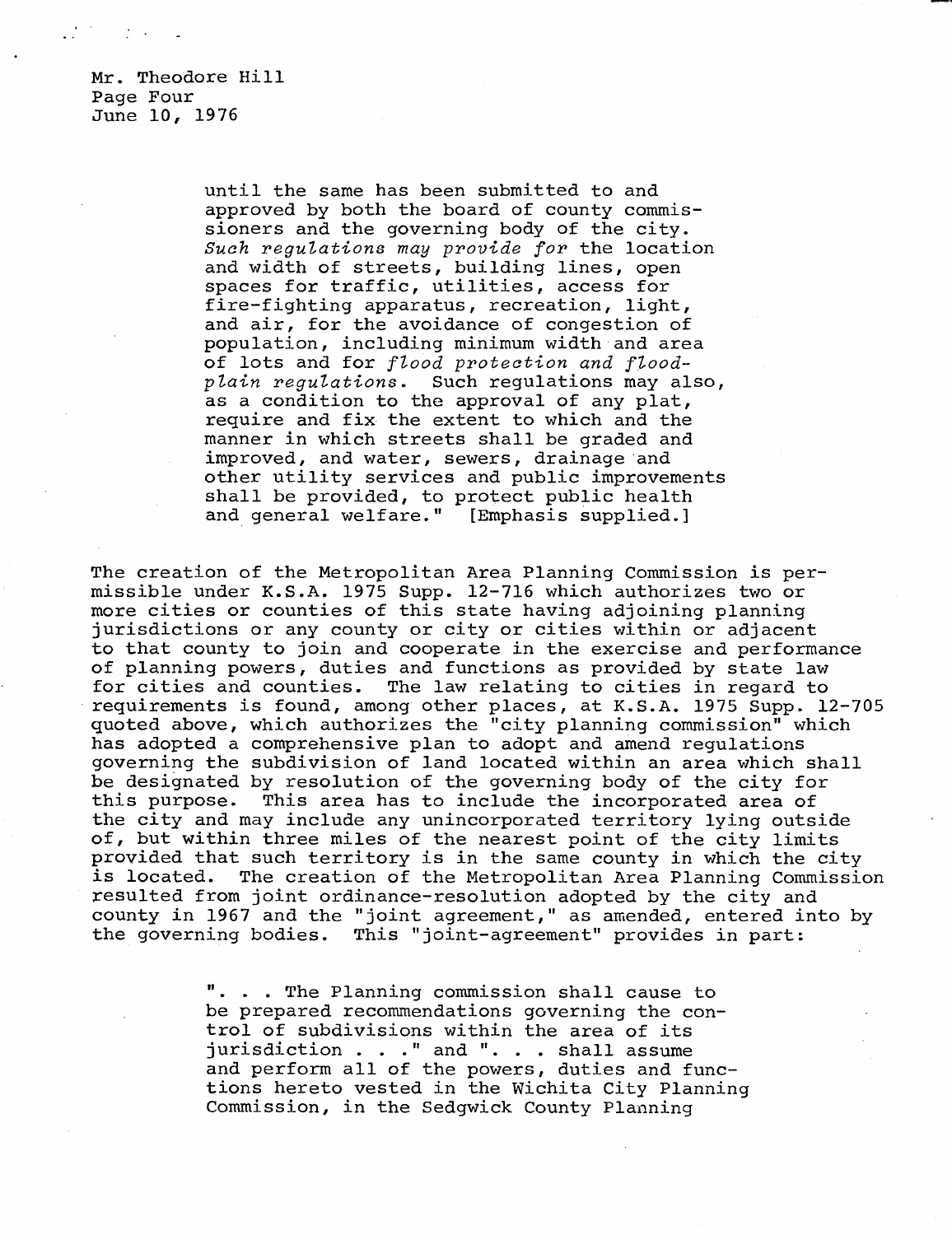Mr. Theodore Hill Page Five June 10, 1976

 $\mathcal{L}^{\mathcal{A}}$  and  $\mathcal{L}^{\mathcal{A}}$  and  $\mathcal{L}^{\mathcal{A}}$  and  $\mathcal{L}^{\mathcal{A}}$ 

Commission and in the previously constituted Wichita-Sedgwick County Metropolitan Area Planning Commissions."

Appropriate subdivision rules and regulations, as amended, have been approved and adopted by both governing bodies. The purposes are expressly stated to include provisions for "drainage" and "to exercise the powers conferred by K.S.A. 12-705 and K.S.A. 19-2918."

The precise question which has been presented for my opinion is stated thus:

> "Under the 5th and 14th Amendments to the Constitution of the United States, does a board of county commissioners have the authority to require a landowner, in the process of platting his land, to dedicate a portion of said land to the public for flood control, riverbank, bank maintenance and river beautification purposes, as a prerequisite to obtaining final approval of his plat from said commission when said commission is authorized by K.S.A. 82a-307 to enter upon private property for the same purposes?"

A further question is stated as follows:

"If the public's right to acquire land and enter upon private property for flood control, riverbank, bank maintenance and river beautification purposes protected under K.S.A. 82a-307, K.S.A. 12-635 and K.S.A. 19-3307 to the extent that the action of the board of county commissioners in requiring the landowner to make the dedication as indicated above would constitute an unlawful taking of private property without just compensation and due process of law."

Clearly, in my judgment, it is fully within the power of the Metropolitan Area Planning Commission and of the board of county commissioners to require dedication of easements or property for drainage and flood protection purposes prior to granting approval of plats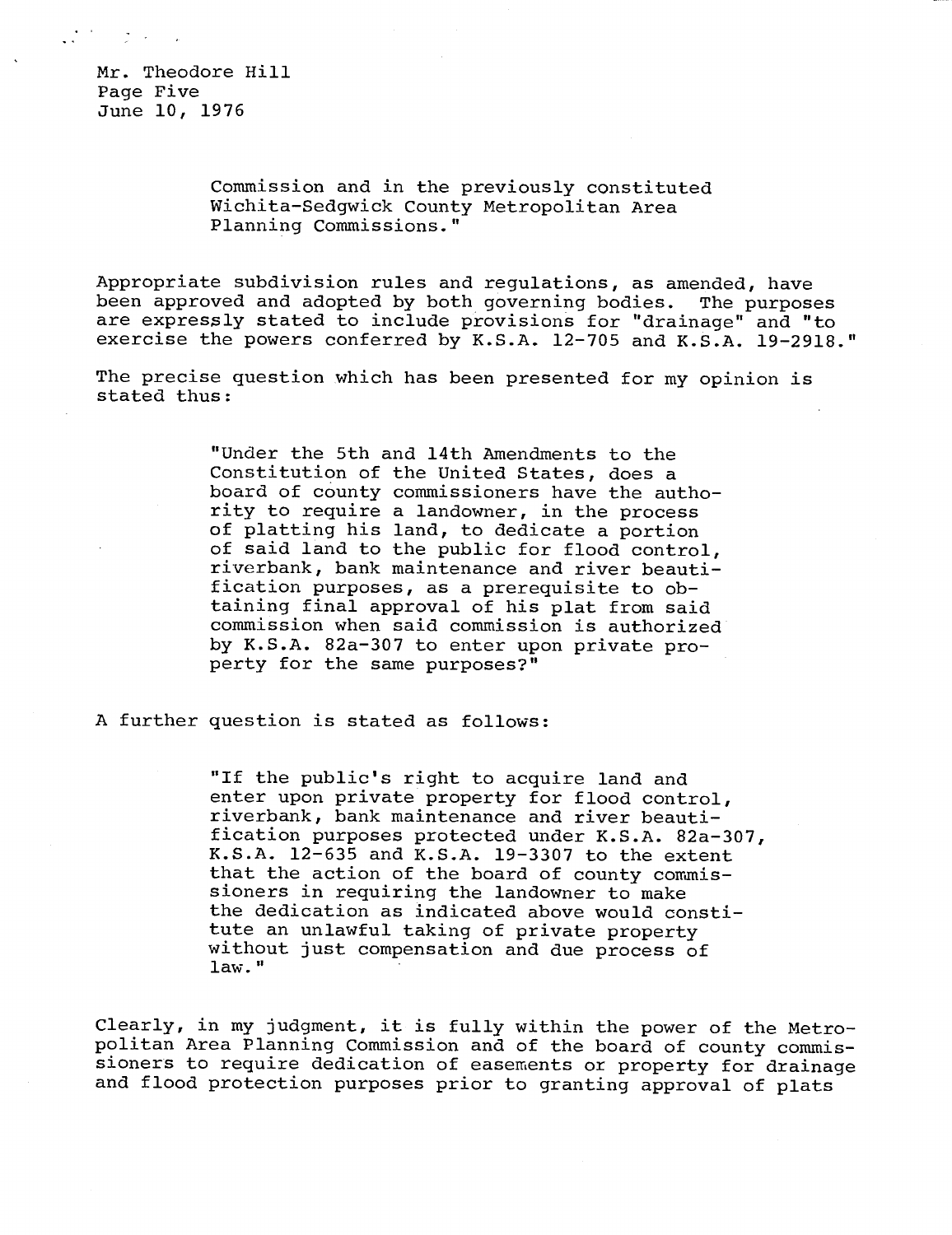Mr. Theodore Hill Page Six June 10, 1976

of land proposed to be filed. In Hudson Oil Co. v. City of Wichita, 193 Kan. 623, 396 P.2d 271 (1964), the court upheld a requirement by the Wichita city commission that, prior to granting a change of zoning, the tract first be platted and that a ten foot strip first be dedicated to be added to the existing right of way as necessary to maintain uniformity in a service or frontage street.

The power of the governing body and of the planning commission to require a dedication of property for drainage and flood control purposes under the cited statutes above rests upon precisely the same statutory base as was involved in the Hudson Oil Co. decision. There seems little basis upon which to distinguish the power of the planning commission and the governing body to impose dedication requirements for streets and other public ways from the exercise of the same power for another stated statutory purpose, flood protection and drainage.

It is apparently the argument of interested parties with matters presently before the board of county commissioners that a requirement that property be dedicated or easements granted for flood control and drainage purposes is per se unreasonable and therefore a denial of rights under the Fifth and Fourteenth Amendments to the United States Constitution, because other statutes provide means whereby governing bodies may deal with flood protection and control, as well as drainage.

The argument is not persuasive. K.S.A. 82a-307 authorizes the board of county commissioners, upon the petition of fifty taxpayers owning land in the flood plain of any river in the county, to "clean and maintain the banks and channels of the streams and watercourses within definitely established bank lines," and "to keep said streams free of drift, trees and other obstructions, for the purpose of reducing floods and overflows . . . . " Under K.S.A. 19-3301 et seq., the board of county commisssioners may exercise the power of eminent domain

> "where it is required by the federal government as a condition to the construction of any flood control works as provided in this act [works authorized by the Congress to be constructed by the Corps of Engineers of the United States Army or other department or agency of the federal government]." K.S.A. 19-3302.

K.S.A. 12-635 authorizes any city in or near which there flows a natural watercourse from which overflow in the event of high water is liable to cause injury to any bridge, street, alley, public or